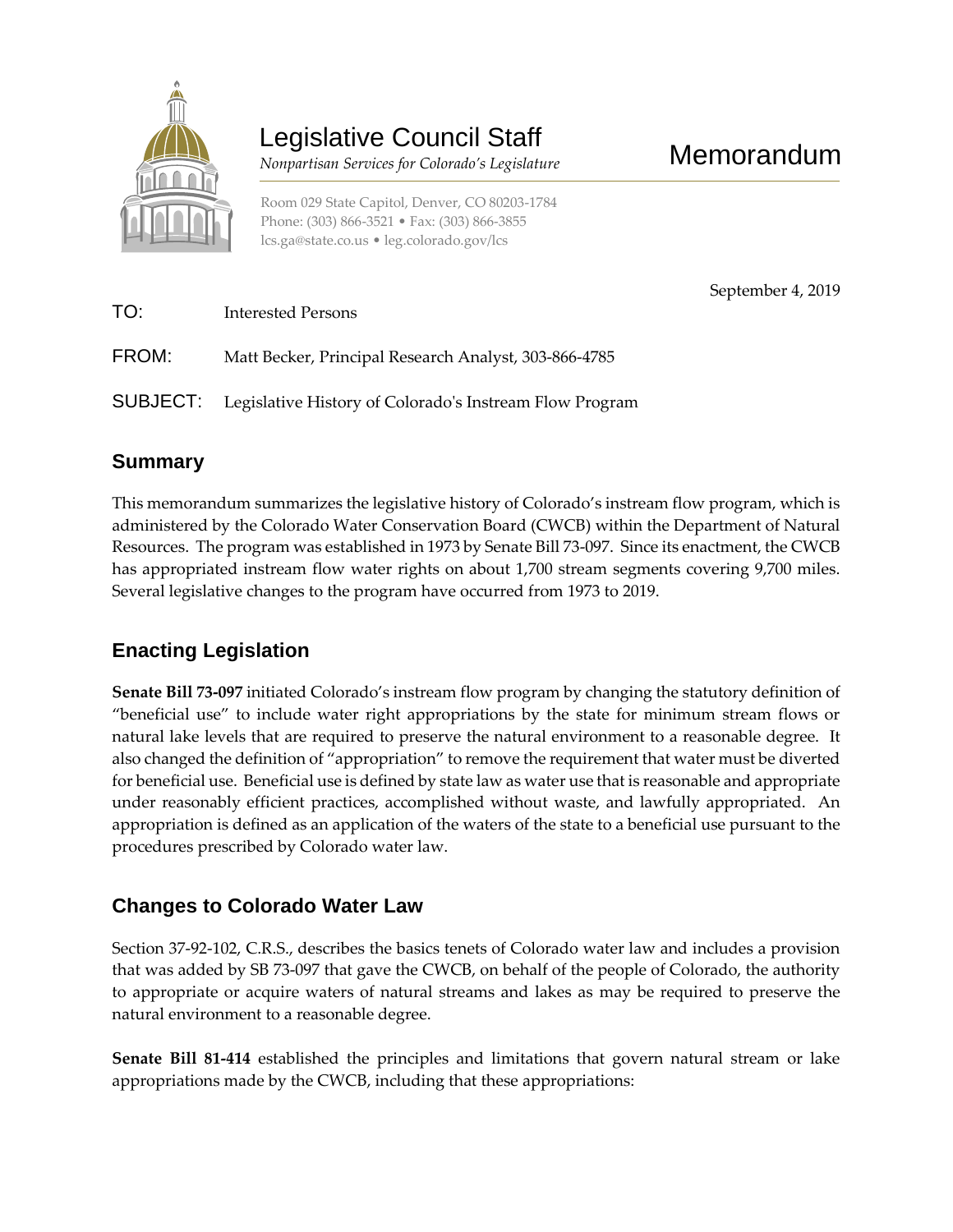- do not constitute a claim, bar, or use against water imported from one water division to another;
- are subject to pre-existing water uses, whether or not previously confirmed by a court or decree;
- preserve the natural environment to a reasonable degree without injury to water rights; and
- do not allow for the condemnation of private land.

**Senate Bill 86-091** clarified that the CWCB may acquire water, water rights, or interests in water from any person or governmental entity as it determines may be required to preserve the natural environment. It also authorized the CWCB to initiate water rights applications, including changes of water rights or augmentation plans.

**Senate Bill 87-212** clarified that the CWCB has the exclusive authority to appropriate waters that it determines may be required for minimum streamflows or for natural surface water levels or volumes for natural lakes. It also states that no other person or entity shall be granted an instream flow water right decree for any purpose. In addition, the bill required the CWCB to determine what terms it will accept in a contract or agreement for an instream flow acquisition within 120 days of a request.

**Senate Bill 94-054** prohibited the CWCB from acquiring conditional water rights or changing conditional water rights to instream flow uses, except for threatened and endangered species located in the Yampa River Basin. **House Bill 00-1438** repealed this exception and specified that the CWCB is not authorized to acquire any conditional water rights or change conditional water rights to instream flow uses.

**Senate Bill 96-064** authorized the CWCB to adopt additional conditions, file or withdraw statements of opposition in water court cases, and enter into stipulations for decrees or other contractual agreements related to instream flows. It also established a public notice and comment process for the CWCB, clarified the authority of water court to review instream flow determinations, and authorized the CWCB to participate in the Upper Colorado River Basin recovery implementation program for endangered fish species.

**Senate Bill 02-156** authorized the CWCB to acquire instream flows through donations or from other available funds, except the CWCB Construction Fund. In addition to preserving the natural environment, the bill also expanded the CWCB's authority to acquire instream flows in order to improve the natural environment.

#### **CWCB Instream Flow Loan Program**

Section 37-83-105, C.R.S., dates back to the Session Laws of 1899 and describes the ability of water right owners to temporarily exchange or loan water to each other. **House Bill 03-1320** authorized the State Engineer to administer temporary instream flow loans for use by the CWCB. The bill authorized water right owners to loan water to the CWCB for use as instream flows for up to 120 days in any basin or county in which the Governor declares a drought emergency. The CWCB is required to compile a statement about the duration of the loan, a description of the original points of diversion, and other relevant information sufficient for the State Engineer to determine that such loan does not injure existing water rights. The loan cannot be accepted by the CWCB unless the State Engineer determines that the instream flow use will not injure existing water rights. The bill also establishes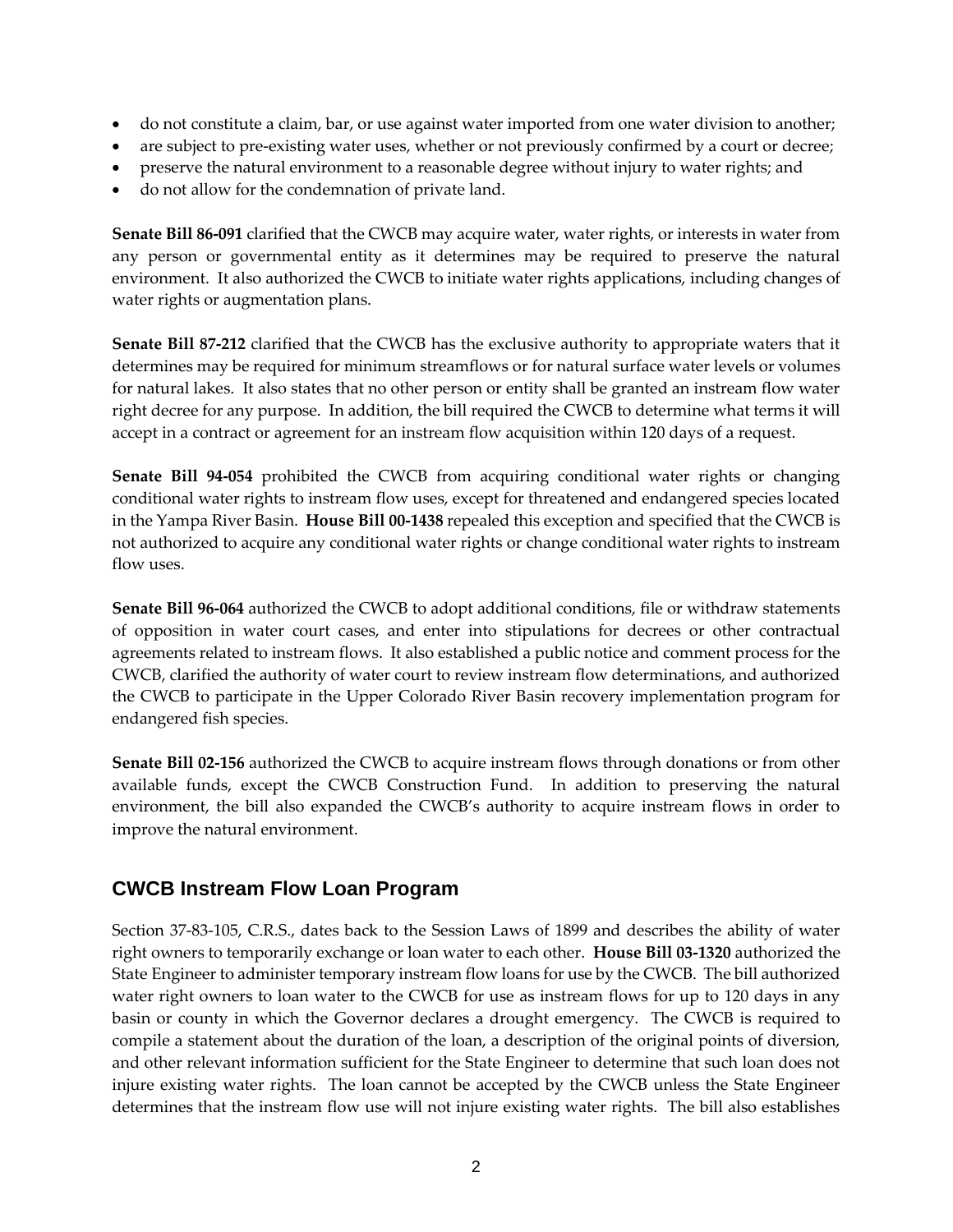the requirements for instream flow requests, the responsibilities of the Division Engineer in approving requests, and the appeal process before a water judge in water court.

**Senate Bill 04-032** clarified that water right owners may loan their water rights to others for the purpose of agricultural irrigation for up to 180 days per year if approved by the Division Engineer.

**House Bill 05-1039** repealed the requirement that the Governor must declare a drought emergency in order to initiate an instream flow loan to the CWCB and prohibited instream flow loans from being used for more than three years in a ten-year period. It also clarified that such instream flow loans are authorized on streams where the CWCB holds previously decreed instream flow water rights.

**House Bill 07-1012** excluded all periods of time during which a water right is loaned to the CWCB for instream flow purposes from any historic consumptive use analysis of the loaned water right required under any water court proceeding. The bill also specified that the nonuse of a water right resulting from a loan to the CWCB for instream flow use does not constitute abandonment.

#### **Other Instream Flow Changes to Colorado Water Law**

**House Bill 08-1280** made additional changes for long-term leases or loans under the instream flow program pursuant to Section 37-92-102, C.R.S. The bill required the CWCB to adopt criteria for evaluating instream flow lease or loan proposals, obtain confirmation from the Division Engineer that instream flows are administrable and capable of meeting all applicable statutory requirements, maintain records of instream flow use, install measuring devices deemed necessary by the Division Engineer, and file water court applications to obtain decreed rights to use water for instream flow purposes. Any resulting water court decrees for changes of water rights are required to quantify the historic consumptive use and are prohibited from reducing the historic consumptive use of that water right during the term of the lease or loan. The bill also specified that instream flows may be beneficially used as fully consumable reusable water downstream of the instream flow reach. Finally, the bill clarified that the nonuse of a water right resulting from an instream flow contract or agreement with the CWCB does not constitute abandonment.

**Senate Bill 18-170** established a water court process by which a storage water right owner may dedicate releases from new capacity in a reservoir to the CWCB in order to reasonably avoid, minimize, or mitigate impacts on fish and wildlife within a qualifying stream reach, if certain conditions are met.

#### **CWCB Funding for Instream Flows**

Section 37-60-123.7, C.R.S., was created by **House Bill 08-1346** and continuously appropriates up to \$1.0 million per year from the CWCB Construction Fund for instream flow acquisitions used to preserve the natural environment to a reasonable degree. The bill also repealed the previous prohibition under SB 02-156 on using the CWCB Construction Fund to acquire instream flows. It should also be noted that other bills may have also appropriated money for instream flow purposes.